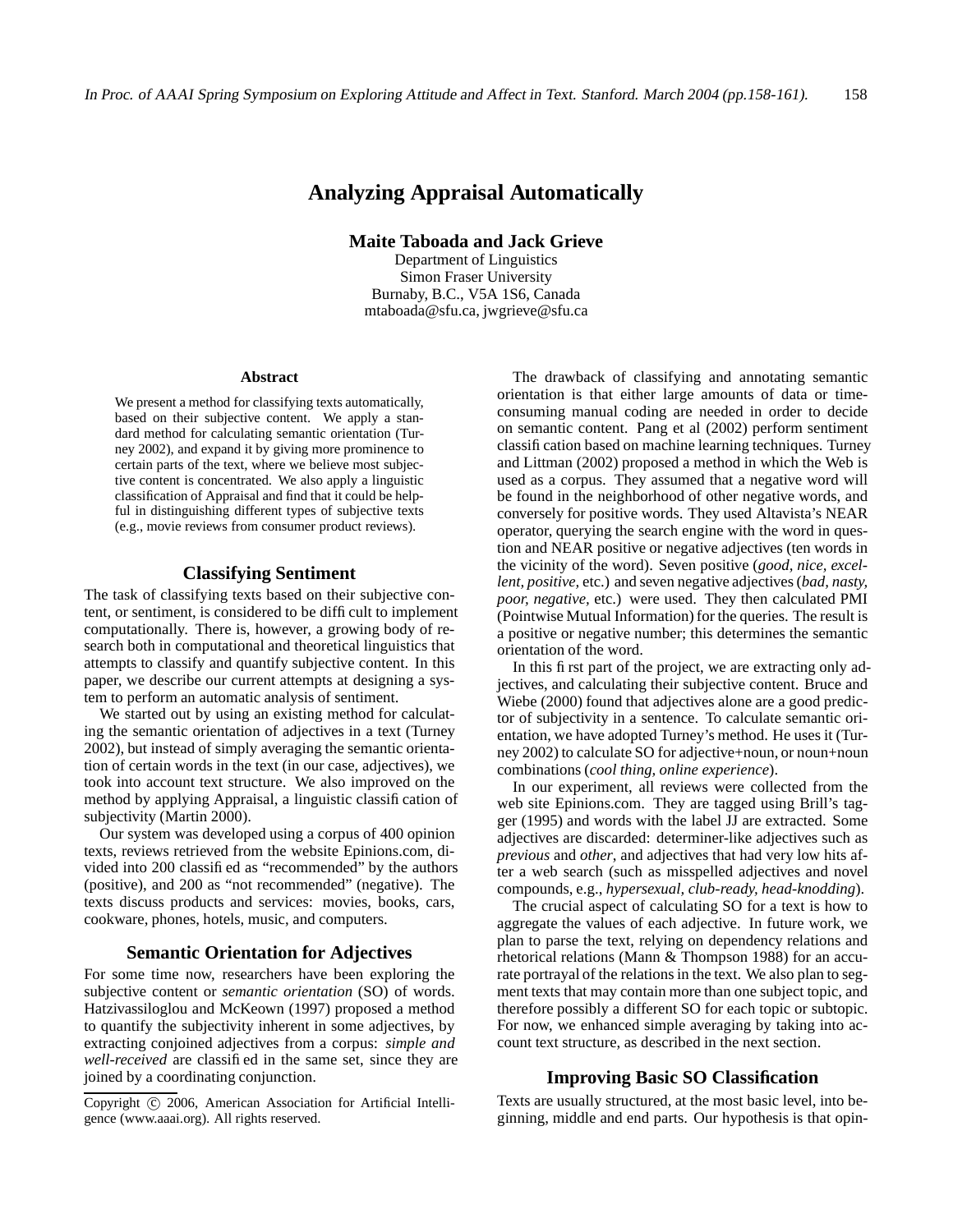

Figure 1: Prominence schema.

ions expressed in a text will tend to be found in specific parts. Intuitively, those parts should be the middle and the end. Especially in reviews, authors tend to end with a summary statement of their opinion. In order to implement this theory, when analyzing a text, we weight every adjective's SO based on where it occurs in the text.

We experimented with a number of sets of peaks and troughs, defined by four points in the text, and we weighted every word according to this scheme (see Figure 1), so that  $word_w = (word_{SO})(weight)$ . These weighted SO values were then averaged to determine a text's overall SO. The result was compared to the author's recommendation, a twopoint scale (recommended or not recommended). As we expected, the prominence schema that provided the best results was one that disregarded the beginning of the text, increased importance in the second third, and descended towards the final part of the text, as represented in Figure 1.

We also raised the split between negative and positive reviews from 0 to 0.228. Few of the reviews were identified as having negative SO values, and the range of negative values was smaller. The most negative review had a value of 1.5, and the most positive review had an SO of 2. Negative adjectives are used less frequently than their positive counterparts in English (Leech, Rayson, & Wilson 2001).

By averaging weighted SOs, and setting the split between negative and positive reviews at 0.228, we obtained the results in Table 1. As we can see in the table, there are differences between book, movie and music reviews on the one hand, and phones, cars and cookware on the other. Whereas the system is accurate on the positive reviews for the first set (the art reviews), it does better on the negative reviews of the second set (product reviews). We think this is because product reviews discuss the product in terms of its various components. For instance, in car reviews, authors describe brakes, acceleration, safety, appearance, etc. Authors may view a car negatively, even though some of its components receive positive evaluations. The art-related reviews, on the other hand, tend to be more holistic. Although movies can be discussed in terms of their components (score, plot, director, actors), it is possible that the overall subjective evaluation is reflected in each one of those components, or that the author uses negative/positive comments on each component to support a subjective negative/positive classification.

|                  | <b>Positive</b> | <b>Negative</b> | <b>Overall</b>   |
|------------------|-----------------|-----------------|------------------|
| <b>Books</b>     | 28%             | 88%             | 58%              |
| <b>Computers</b> | 52%             | 8%              | 66%              |
| <b>Hotels</b>    | 92%             | 52%             | 72%              |
| <b>Music</b>     | 48%             | 8%              | 64%              |
| <b>Phones</b>    | 68%             | 68%             | 68%              |
| <b>Movies</b>    | 32%             | 88%             | 6%               |
| <b>Cars</b>      | 8%              | 6%              | $\overline{7}\%$ |
| Cookware         | 96%             | 28%             | 62%              |
| All              | 62%             | 68%             | 65%              |

Table 1: SO accuracy, per review type.

## **Appraisal**

Appraisal is a linguistic theory of subjectivity. The Appraisal system (Martin 2000; 2003), within Systemic Functional Linguistics, is an attempt to model language's ability to express and negotiate opinions and attitudes within text. Martin divides the Appraisal system into three distinct sub-systems (see Figure 2): Affect, Judgment, and Appreciation, which model the ability to express emotional, moral, and aesthetic opinions respectively. Since Martin's approach is lexically rather than grammatically based, he is primarily concerned with those words and semantic categories of words that allow a speaker to express different types of opinions. The speaker's use of a specific set of words associated with each of these sub-systems will be applied in the current study to locate and evaluate Appraisal in text.

In addition to these three sub-systems, Martin argues that two other systems play a crucial role in the expression of opinion. The Engagement system is the set of linguistic options that allow the individual to convey the degree of his or her commitment to the opinion being presented. And the Amplification System is responsible for a speaker's ability to intensify or weaken the strength of the opinions they express. Figure 2 summarizes the Appraisal systems. The curly bracket indicates that at any given point, a text may contain all three types of Engagement, Amplification and Attitude. The square bracket after Attitude indicates that a choice is necessary at that point. The examples represent a typical use of the adjective in evaluative text.

Appraisal is an addition to our semantic orientation based review classification system, not a substitution. We believe that Appraisal will help us categorize the opinions contained in a text, and whether they refer to objects, emotions or behaviors. Additionally, using Amplification and Engagement, we will be able to quantify the writer's commitment to the opinion, and how focused that opinion is. A text will be assigned a SO value, and one or more Appraisal values. The SO value could be compared to Amplitude in Appraisal terms: to what extent the text is positive or negative.

## **Analyzing Appraisal**

Once we determine whether a review is of negative or positive orientation, the next step is to determine the degree to which a review expresses Affect, Judgment and Appreciation. For example, a review of an anti-depressant drug would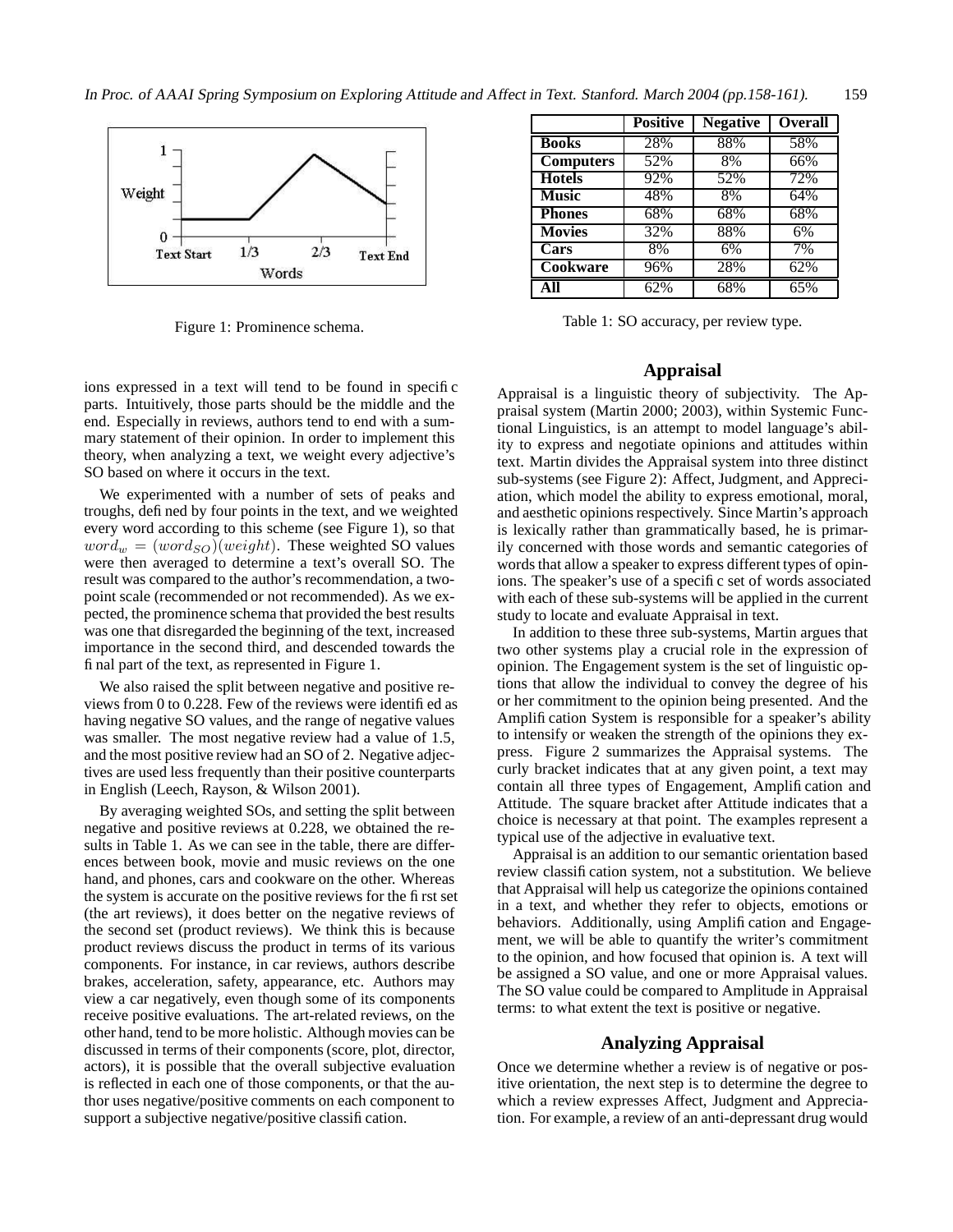In Proc. of AAAI Spring Symposium on Exploring Attitude and Affect in Text. Stanford. March <sup>2004</sup> (pp.158-161). 160



Figure 2: Appraisal systems.

mostly contain Affect, while a review of a restaurant's service would consist of Judgment, and a literary review, of Appreciation. A combination could be used too: a concert reviewer might consider the quality of the music (Appreciation) but also comment on the showmanship of the musicians (Judgment).

We consider the potential of one such method for Appraisal-based review classification. Like Turney's method for measuring a review's semantic orientation, this method is based on adjective frequency. Except that here, it is assumed that a review's degree of Affect, Judgment and Appreciation can be determined by counting adjectives used to express each type. If every adjective was used only to express one of these three basic types of evaluation, then we would simply need to compile three lists of adjectives: if a document was found to contain four Affect adjectives, five Judgment adjectives and one Appreciation adjective, it would be deemed to be 40% Affect, 50% Judgment and 10% Appreciation (an evaluation, perhaps, of a preacher or of a politician). Of course, this is not the case: adjectives have the potential to express Affect, Judgment and Appreciation depending on the context in which they are used. We must therefore find some way to determine an adjective's overall *evaluative potential*—the probability that an adjective will be used in evaluative discourse to express Affect, Judgment or Appreciation.

In Table 2 we present ten examples of adjectives whose evaluative potential has been estimated based on the adjective's definition, its most frequent collocations in the British National Corpus, and our own intuitions about its usage in evaluative texts. *Afraid*, for example, when used to express opinion, tends to be used as an Affect adjective, as in *I left the movie theatre so afraid that I ran all the way home*. But it can also be used to express Judgment: *The police department is useless: they are too afraid of criminals to arrest them*, or, on rare occasions, to express Appreciation: *The man in the painting looks afraid*. *Cute*, on the other hand is generally used as a Judgment adjective, for it most often expresses an opinion about another person's looks and thus,

| <b>Adjective</b>   | <b>Affect</b> | <b>Judgment</b> | <b>Appreciation</b> |
|--------------------|---------------|-----------------|---------------------|
| <b>Afraid</b>      | 0.6           | 0.3             | 0.1                 |
| Aware              | 0.5           | 0.4             | 0.1                 |
| Cute               | 0.1           | 0.6             | 0.3                 |
| Great              | 0.1           | 0.2             | 0.7                 |
| <b>Happy</b>       | 0.6           | 0.3             | 0.1                 |
| <b>Intelligent</b> | 0.2           | 0.7             | 0.1                 |
| Little             | 0.1           | 0.2             | 0.7                 |
| <b>Quick</b>       | 0.1           | 0.8             | 0.1                 |
| Red                | 0.1           | 0.2             | 0.7                 |
| Weak               | 0.3           | 0.5             | 0.2                 |

Table 2: Assigned Appraisal values for ten adjectives.

by extension, their behavior. But one could also say that *The dress is cute* (Appreciation) or even *The dress makes me feel cute* (Affect).

In total, such estimations were made for fifty frequent adjectives drawn from our semantic orientation database. We then tested various methods for determining an adjective's evaluative potential—all of which relied on web-based mutual information calculations like those developed by Turney to estimate an adjective's semantic orientation—to see which would compute evaluation potential which were closest to our own estimations. The best method turned out to be surprisingly simple. In order to calculate an adjective's evaluative potential first the mutual information between the adjective and the pronoun-copula pairs *I was*, (Affect); *he was*, (Judgment); and *it was* (Appreciation) were calculated using formula (1) and the search engine at AltaVista.com, where PRO stands for one of the pronouns: *I/he/it*. The adjective's potential to express Affect, Judgment and Appreciation was calculated using formulas (2)-(4).

- 1. MI( $PRO$  *was*,  $\mathbf{A}$ ) = log<sub>2</sub>(hits(*PRO was*  $\mathbf{A}$ ) / hits(*PRO was*)  $hits(A))$
- 2. Affect Potential = MI(*I was*, **A**) / ( MI(*I was*, **A**) + MI(*he was*, **A**) + MI(*it was*, **A**) )
- 3. Judgment Potential =  $MI(He was, A) / (MI(Imas, A) +$  $MI(he was, A) + MI(it was, A)$
- 4. Appreciation Potential =  $MI(It was, A) / (MI(It was, A) +$  $MI(he was, A) + MI(it was, A)$

The results of these calculations for the ten adjectives, whose Appraisal potential was estimated above, are presented in Table 3. While this method easily outperformed all other methods, its results were by no means perfect. In particular, the most prevalent problem involved common but misleading collocations: the evaluative potential of a clear Appreciation adjective such as *little*, for instance, is misidentified as being an Affect adjective because *when I was little* is such a common phrase. But since, overall, this method was found to yield the most consistent and accurate results, we are adopting this method over the coding based on our own intuitions, since it can be performed automatically for a large number of adjectives.

Before we test to see if these values are useful in determining a review's degree of Affect, Judgment and Appreci-